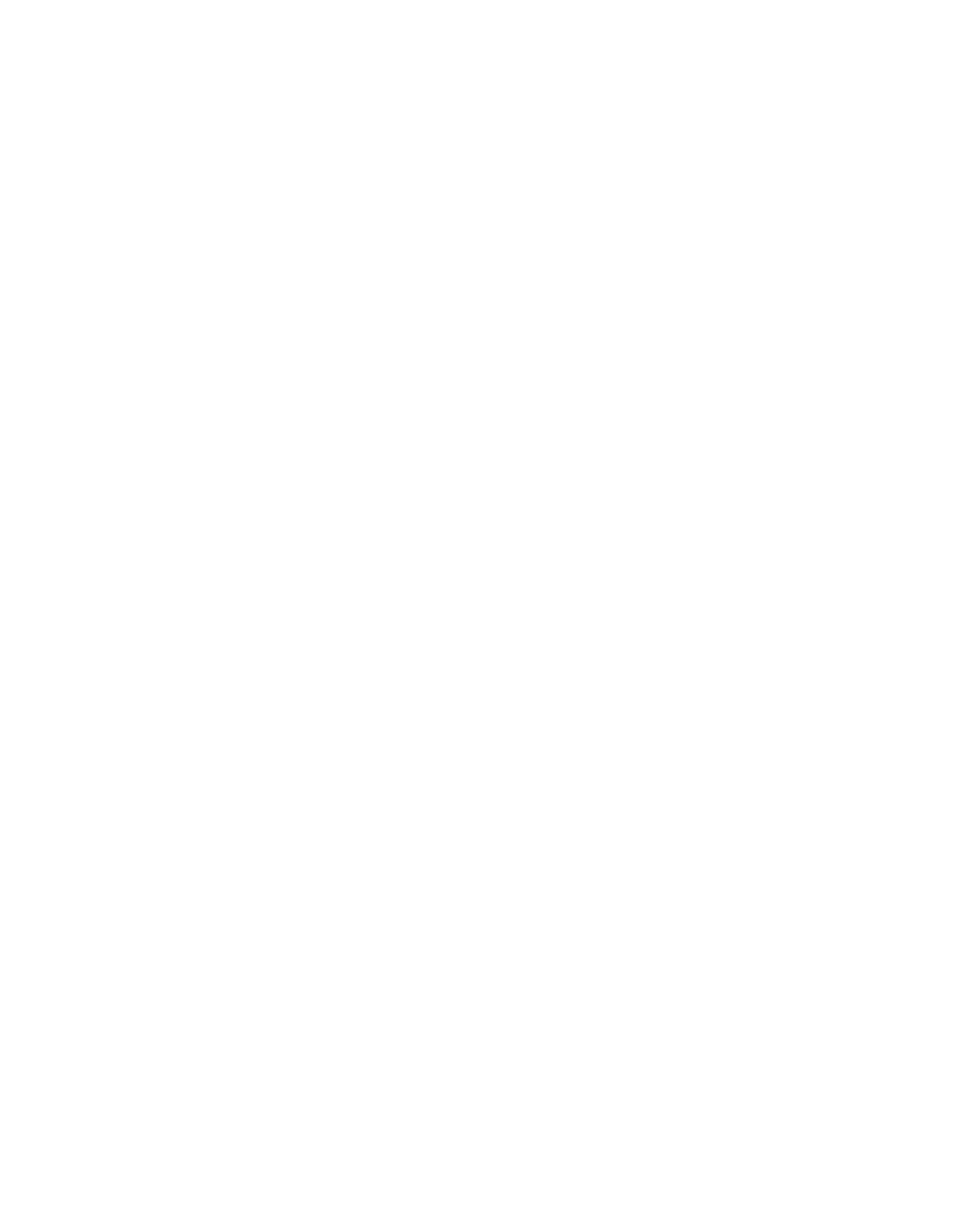$\overline{\phantom{a}}$ 

### List of Bills (Department/Account Detail) - CENTRALIZED DISBURSEMENT ACCOUNT

| <b>Grant Fund</b> |                                                                                                                                                                 |
|-------------------|-----------------------------------------------------------------------------------------------------------------------------------------------------------------|
|                   |                                                                                                                                                                 |
|                   |                                                                                                                                                                 |
|                   |                                                                                                                                                                 |
|                   | 474.60                                                                                                                                                          |
|                   |                                                                                                                                                                 |
|                   | ============<br>474.60                                                                                                                                          |
|                   |                                                                                                                                                                 |
|                   |                                                                                                                                                                 |
| 906.07            |                                                                                                                                                                 |
| 57.38             |                                                                                                                                                                 |
| 54.00             |                                                                                                                                                                 |
| 67.79             |                                                                                                                                                                 |
| 69.32             |                                                                                                                                                                 |
| 72.96             |                                                                                                                                                                 |
| 54.73             |                                                                                                                                                                 |
| 44.74             |                                                                                                                                                                 |
|                   |                                                                                                                                                                 |
|                   |                                                                                                                                                                 |
|                   |                                                                                                                                                                 |
|                   |                                                                                                                                                                 |
|                   |                                                                                                                                                                 |
| 55.92             |                                                                                                                                                                 |
| TOTAL FOR ACCOUNT | 1,562.58                                                                                                                                                        |
|                   | ============                                                                                                                                                    |
|                   | 1,562.58                                                                                                                                                        |
|                   |                                                                                                                                                                 |
| 28.64             |                                                                                                                                                                 |
| 1,132.59          |                                                                                                                                                                 |
| 76.51             |                                                                                                                                                                 |
|                   |                                                                                                                                                                 |
| 90.38             |                                                                                                                                                                 |
|                   |                                                                                                                                                                 |
|                   |                                                                                                                                                                 |
|                   |                                                                                                                                                                 |
|                   |                                                                                                                                                                 |
| 11.59             |                                                                                                                                                                 |
| 10.46             |                                                                                                                                                                 |
| 50.00             |                                                                                                                                                                 |
| 59.40             |                                                                                                                                                                 |
| 59.40             |                                                                                                                                                                 |
| 74.56             |                                                                                                                                                                 |
| 74.56             |                                                                                                                                                                 |
| TOTAL FOR ACCOUNT | 2,063.14                                                                                                                                                        |
|                   | ------------<br>2,063.14                                                                                                                                        |
|                   |                                                                                                                                                                 |
|                   | 299.50<br>130.00<br>45.10<br>TOTAL FOR ACCOUNT<br>22.91<br>5.10<br>8.69<br>7.85<br>39.60<br>39.60<br>55.92<br>72.00<br>92.43<br>91.21<br>72.97<br>59.65<br>6.79 |

# WARREN COUNTY COMMUNITY COLL. 800.00

| 220474 WARREN COUNTY COMMUNITY COLL. | 800.00   |
|--------------------------------------|----------|
| 220475 WARREN COUNTY COMMUNITY COLL. | 800.00   |
| 218457 CDW GOVERNMENT                | 45.83    |
| 219270 DELL MARKETING L.P.           | 2,184.29 |
| 219271 DELL MARKETING L.P.           | 3,235.98 |
| 219269 DELL MARKETING L.P.           | 1,812.15 |
| 221403 DONNA BUCHANAN                | 325.16   |
| 222076 EZ WHEELS DRIVING SCHOOL      | 799.80   |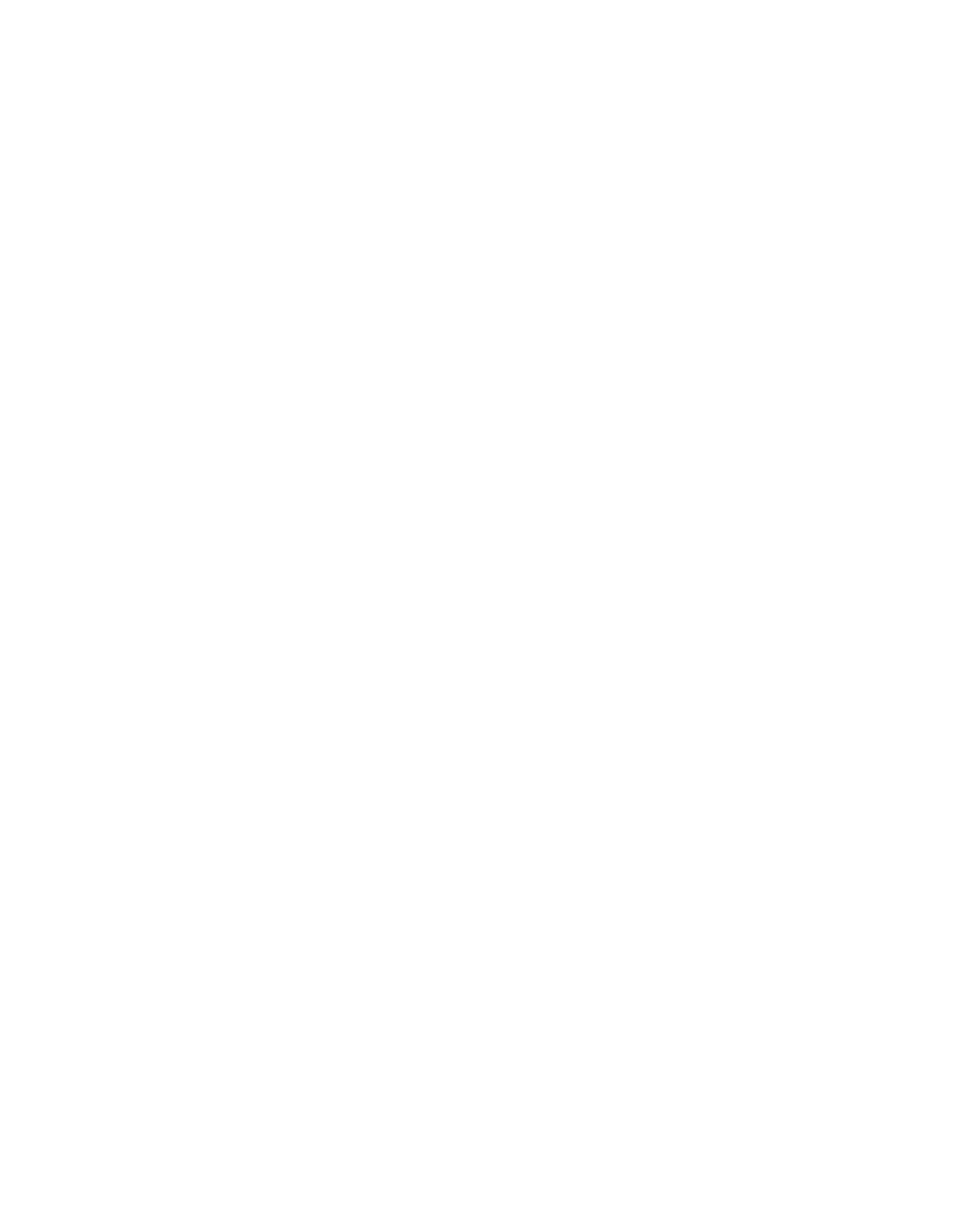#### List of Bills (Department/Account Detail) - CENTRALIZED DISBURSEMENT ACCOUNT

| Account              | P0 #               | Vendor                               |                                           | Description       | Payment  | Account Total             |
|----------------------|--------------------|--------------------------------------|-------------------------------------------|-------------------|----------|---------------------------|
|                      |                    |                                      |                                           |                   |          |                           |
| DEPARTMENT 742110    |                    |                                      |                                           |                   |          |                           |
|                      |                    | 222160 AVTECH INSTITUTE              |                                           |                   | 800.00   |                           |
|                      |                    | 222161 BLOOMFIELD COLLEGE            |                                           |                   | 3,200.00 |                           |
|                      |                    | 222453 AVTECH INSTITUTE              |                                           |                   | 1,520.00 |                           |
|                      |                    | 222461 AVTECH INSTITUTE              |                                           |                   | 1,344.00 |                           |
|                      |                    | 222466 AVTECH INSTITUTE              |                                           |                   | 800.00   |                           |
|                      |                    | 222475 AVTECH INSTITUTE              |                                           |                   | 1,688.00 |                           |
|                      |                    | 222467 AVTECH INSTITUTE              |                                           |                   | 800.00   |                           |
|                      | 221409 CENTURYLINK |                                      |                                           |                   | 33.34    |                           |
|                      | 221409 CENTURYLINK |                                      |                                           |                   | 30.07    |                           |
|                      |                    | 222464 EZ WHEELS DRIVING SCHOOL      |                                           |                   | 2,346.08 |                           |
|                      |                    | 222462 EZ WHEELS DRIVING SCHOOL      |                                           |                   | 1,333.00 |                           |
|                      |                    | 222463 EZ WHEELS DRIVING SCHOOL      |                                           |                   | 1,599.60 |                           |
|                      |                    | 221415 FRED PRYOR SEMINARS           |                                           |                   | 40.59    |                           |
|                      |                    | 222455 LASCOMP INSTITUTE OF IT       |                                           |                   | 800.00   |                           |
|                      |                    | 222456 LASCOMP INSTITUTE OF IT       |                                           |                   | 800.00   |                           |
|                      |                    | 222457 LASCOMP INSTITUTE OF IT       |                                           |                   | 800.00   |                           |
|                      |                    | 222476 LASCOMP INSTITUTE OF IT       |                                           |                   | 800.00   |                           |
|                      |                    | 222168 RUTGERS CENTER FOR CONTINUING |                                           |                   | 800.00   |                           |
|                      |                    | 222159 RUTGERS SCHOOL OF BUSINESS    |                                           |                   | 670.00   |                           |
|                      |                    | 222158 RUTGERS SCHOOL OF BUSINESS    |                                           |                   | 670.00   |                           |
|                      |                    | 222452 RUTGERS SCHOOL OF BUSINESS    |                                           |                   | 670.00   |                           |
|                      |                    | 222130 TELESEARCH INC                |                                           |                   | 214.38   |                           |
|                      |                    | 222153 TELESEARCH INC                |                                           |                   | 214.38   |                           |
| 02-213-41-742110-391 |                    |                                      | WIOA Dislocated Worker $(7/1/19-6/30/21)$ | TOTAL FOR ACCOUNT |          | 84,757.70                 |
|                      |                    | TOTAL for DEPARTMENT 742110          |                                           |                   |          | ============<br>84,757.70 |

#### DEPARTMENT 742120

| 220469 FORTIS INSTITUTE          | 1,421.07 |
|----------------------------------|----------|
| 220468 NEWBRIDGE SERVICES INC    | 426.95   |
| 220485 PHILLIPSBURG SCHOOL BASED | 1,020.00 |
| 220485 PHILLIPSBURG SCHOOL BASED | 968.00   |
| 220485 PHILLIPSBURG SCHOOL BASED | 1,020.00 |
| 220485 PHILLIPSBURG SCHOOL BASED | 256.00   |
| 220485 PHILLIPSBURG SCHOOL BASED | 968.00   |
| 220485 PHILLIPSBURG SCHOOL BASED | 1,020.00 |
| 220485 PHILLIPSBURG SCHOOL BASED | 1,020.00 |
| 220486 PHILLIPSBURG SCHOOL BASED | 968.00   |
| 220486 PHILLIPSBURG SCHOOL BASED | 1,020.00 |
| 220486 PHILLIPSBURG SCHOOL BASED | 256.00   |
| 220486 PHILLIPSBURG SCHOOL BASED | 256.00   |
| 220486 PHILLIPSBURG SCHOOL BASED | 968.00   |
| 220486 PHILLIPSBURG SCHOOL BASED | 1,020.00 |
| 220486 PHILLIPSBURG SCHOOL BASED | 256.00   |
| 220486 PHILLIPSBURG SCHOOL BASED | 1,020.00 |
| 220487 PHILLIPSBURG SCHOOL BASED | 400.00   |
| 220487 PHILLIPSBURG SCHOOL BASED | 400.00   |
| 220488 PHILLIPSBURG SCHOOL BASED | 968.00   |
| 220488 PHILLIPSBURG SCHOOL BASED | 1,020.00 |
| 220488 PHILLIPSBURG SCHOOL BASED | 968.00   |
| 220488 PHILLIPSBURG SCHOOL BASED | 1,020.00 |
| 220488 PHILLIPSBURG SCHOOL BASED | 968.00   |
| 220488 PHILLIPSBURG SCHOOL BASED | 1,020.00 |
| 220489 PHILLIPSBURG SCHOOL BASED | 968.00   |
| 220489 PHILLIPSBURG SCHOOL BASED | 1,020.00 |
| 220489 PHILLIPSBURG SCHOOL BASED | 968.00   |
| 220489 PHILLIPSBURG SCHOOL BASED | 1,020.00 |
| 220489 PHILLIPSBURG SCHOOL BASED | 968.00   |
| 220489 PHILLIPSBURG SCHOOL BASED | 1,020.00 |
| 220491 PHILLIPSBURG SCHOOL BASED | 1,000.00 |
| 220491 PHILLIPSBURG SCHOOL BASED | 251.00   |
| 220491 PHILLIPSBURG SCHOOL BASED | 622.00   |
| 220490 PHILLIPSBURG SCHOOL BASED | 251.00   |
| 220490 PHILLIPSBURG SCHOOL BASED | 251.00   |
| 220490 PHILLIPSBURG SCHOOL BASED | 251.00   |
| 220492 PHILLIPSBURG SCHOOL BASED | 400.00   |
| 218457 CDW GOVERNMENT            | 60.15    |
|                                  |          |

|    | 1,421.07   |
|----|------------|
|    | 426.95     |
|    | 1,020.00   |
|    | 968.00     |
|    | 1,020.00   |
|    | 256.00     |
|    | 968.00     |
|    | 1,020.00   |
| 1, | 020.00     |
|    | 968.00     |
|    | 1,020.00   |
|    | 256.00     |
|    | 256.00     |
|    | 968.00     |
|    | 1,020.00   |
|    | 256.00     |
|    | 1,020.00   |
|    | 400.00     |
|    | 400.00     |
|    | 968.00     |
|    | 1,020.00   |
|    | 968.00     |
| 1  | ,020.00    |
|    | 968.00     |
| 1, | 020.00     |
|    | 968.00     |
|    | 1,020.00   |
|    | 968.00     |
|    | 1,020.00   |
|    | 968.00     |
|    | 1,020.00   |
|    | 1,000.00   |
|    | 251.00     |
|    | 622.00     |
|    | 251.00     |
|    | 251.00     |
|    | 251.00     |
|    | 400<br>.00 |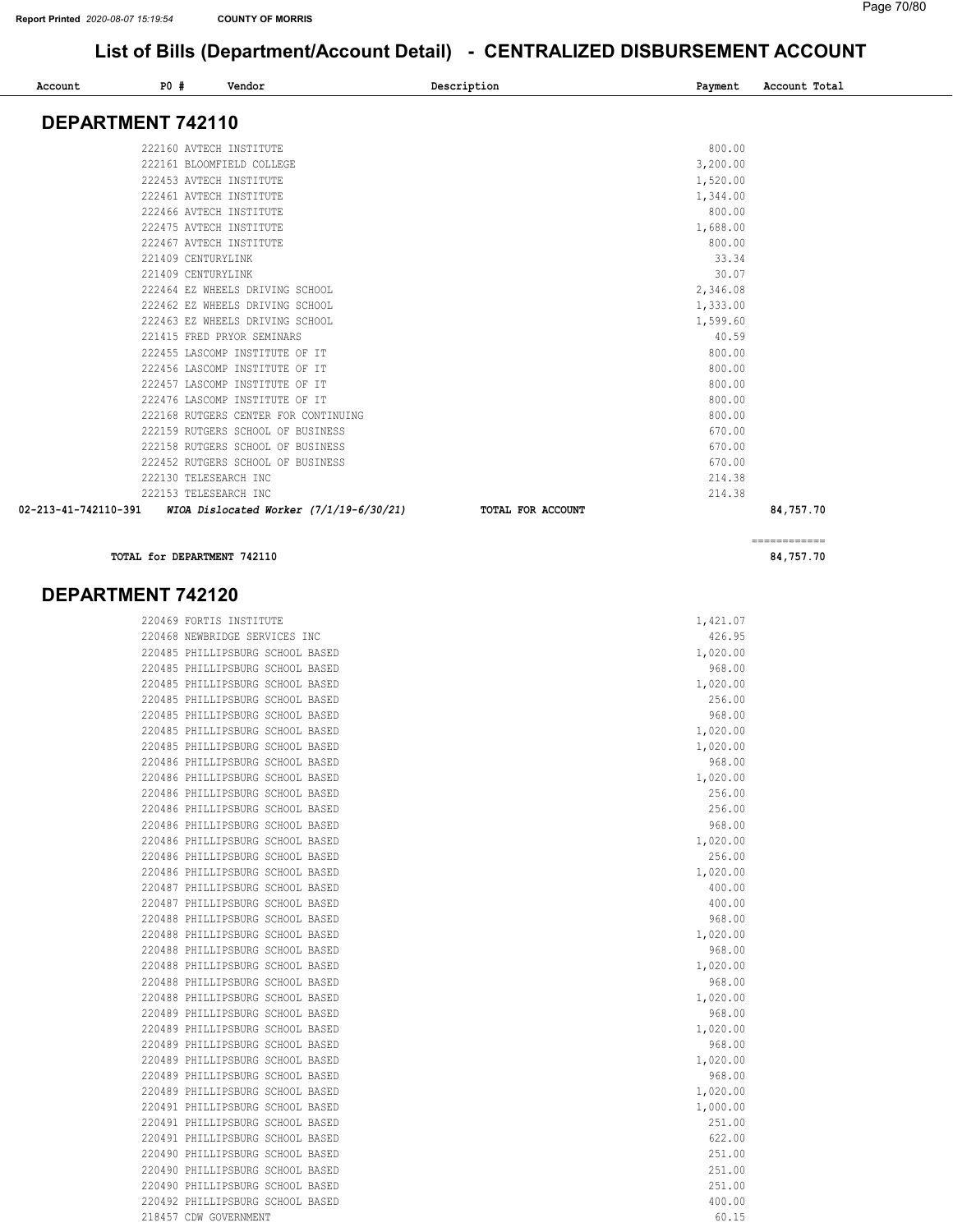$\overline{\phantom{a}}$ 

## List of Bills (Department/Account Detail) - CENTRALIZED DISBURSEMENT ACCOUNT

| Account              | <b>PO #</b><br>Vendor                                            | Description       | Payment               | Account Total             |
|----------------------|------------------------------------------------------------------|-------------------|-----------------------|---------------------------|
|                      | DEPARTMENT 742120                                                |                   |                       |                           |
|                      | 219269 DELL MARKETING L.P.                                       |                   | 2,378.45              |                           |
|                      | 221403 DONNA BUCHANAN                                            |                   | 277.34                |                           |
|                      | 221402 JANE A. ARMSTRONG                                         |                   | 261.00                |                           |
|                      | 222102 NEWBRIDGE SERVICES INC                                    |                   | 1,699.90              |                           |
|                      | 221405 RICOH USA, INC.                                           |                   | 327.64<br>335.05      |                           |
|                      | 221405 RICOH USA, INC.<br>221388 TELESEARCH INC                  |                   | 191.54                |                           |
|                      | 221404 TELESEARCH INC                                            |                   | 264.51                |                           |
|                      | 221404 TELESEARCH INC                                            |                   | 216.23                |                           |
|                      | 221408 W.B. MASON COMPANY INC                                    |                   | 24.63                 |                           |
|                      | 221409 CENTURYLINK                                               |                   | 42.02                 |                           |
|                      | 221409 CENTURYLINK                                               |                   | 37.93                 |                           |
|                      | 222130 TELESEARCH INC                                            |                   | 270.29                |                           |
| 02-213-41-742120-391 | 222153 TELESEARCH INC<br>WIOA Youth (7/1/19-6/30/21)             | TOTAL FOR ACCOUNT | 270.29                | 36,294.99                 |
|                      |                                                                  |                   |                       |                           |
|                      | TOTAL for DEPARTMENT 742120                                      |                   |                       | ============<br>36,294.99 |
|                      | <b>DEPARTMENT 752020</b>                                         |                   |                       |                           |
|                      | 222323 CENTER FOR EVALUATION                                     |                   | 25,755.00             |                           |
|                      | 222323 CENTER FOR EVALUATION                                     |                   | 20,081.00             |                           |
|                      | 222324 JERSEY BATTERED WOMEN'S                                   |                   | 155.00                |                           |
|                      | 222324 JERSEY BATTERED WOMEN'S                                   |                   | 402.00                |                           |
|                      | 222325 NEWBRIDGE SERVICES INC                                    |                   | 1,431.00              |                           |
| 02-213-41-752020-392 | SCP-Program Services (1/1/20-12/31/20)                           | TOTAL FOR ACCOUNT |                       | 47,824.00                 |
|                      | TOTAL for DEPARTMENT 752020                                      |                   |                       | ============<br>47,824.00 |
|                      | DEPARTMENT 754910                                                |                   |                       |                           |
|                      | 222204 HOMELESS SOLUTIONS, INC.                                  |                   | 9,500.00              |                           |
| 02-213-41-754910-391 | Social Srvcs for Hmlss $(1/1/19-12/31/20)$                       | TOTAL FOR ACCOUNT |                       | 9,500.00                  |
|                      |                                                                  |                   |                       |                           |
|                      | 222203 FAMILY PROMISE OF                                         |                   | 7,700.00              |                           |
|                      | 222454 FAMILY PROMISE OF<br>222205 HOMELESS SOLUTIONS, INC.      |                   | 10,225.00<br>9,570.00 |                           |
|                      | 02-213-41-754910-392  Social Srvcs for Hmlss (1/1/19-12/31/20)   | TOTAL FOR ACCOUNT |                       | 27,495.00                 |
|                      |                                                                  |                   |                       | ------------              |
|                      | TOTAL for DEPARTMENT 754910                                      |                   |                       | 36,995.00                 |
|                      | DEPARTMENT 757010                                                |                   |                       |                           |
|                      | 222295 ALFRE INC.                                                |                   | 2,700.00              |                           |
|                      | 222228 CURA INC.                                                 |                   | 816.00                |                           |
|                      | 222229 CURA INC.                                                 |                   | 510.00                |                           |
|                      | 222227 FREEDOM HOUSE INC.<br>222226 FREEDOM HOUSE INC.           |                   | 6,000.00<br>2,880.00  |                           |
|                      | 222291 INTEGRITY, INC.                                           |                   | 7,754.00              |                           |
|                      | 222293 MENTAL HEALTH ASSOCIATION OF                              |                   | 4,975.00              |                           |
|                      | 222290 MORRIS COUNTY PREVENTION                                  |                   | 1,300.00              |                           |
|                      | 222290 MORRIS COUNTY PREVENTION                                  |                   | 2,278.00              |                           |
|                      | 222290 MORRIS COUNTY PREVENTION                                  |                   | 888.00                |                           |
|                      | 222290 MORRIS COUNTY PREVENTION                                  |                   | 737.00                |                           |
|                      | 222294 NEWBRIDGE SERVICES INC                                    |                   | 6,336.00              |                           |
|                      | 222296 PRIME HEALTHCARE SERVICES                                 |                   | 3,575.00              |                           |
| 02-213-41-757010-392 | 222296 PRIME HEALTHCARE SERVICES<br>Chapter 51 (1/1/20-12/31/20) | TOTAL FOR ACCOUNT | 750.00                | 41,499.00                 |
|                      |                                                                  |                   |                       |                           |
|                      |                                                                  |                   |                       | ============              |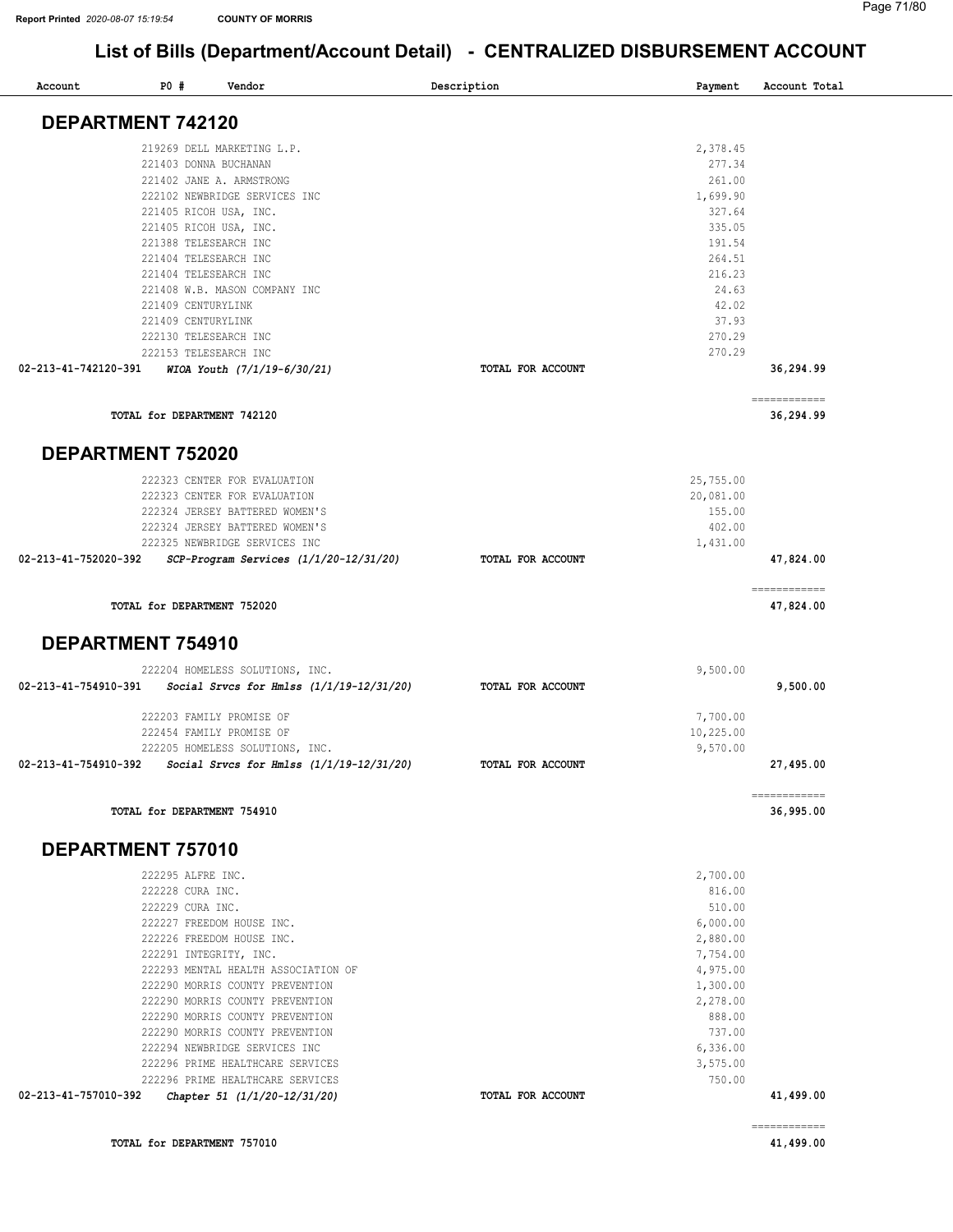## List of Bills (Department/Account Detail) - CENTRALIZED DISBURSEMENT ACCOUNT

| Account                        | P0 #                        | Vendor                                                             | Description       | Payment            | Account Total                                                                                                                                                                                                                                                                                                                                                                                                                                                                                       |
|--------------------------------|-----------------------------|--------------------------------------------------------------------|-------------------|--------------------|-----------------------------------------------------------------------------------------------------------------------------------------------------------------------------------------------------------------------------------------------------------------------------------------------------------------------------------------------------------------------------------------------------------------------------------------------------------------------------------------------------|
| <b>FFY08 Homeland Security</b> |                             |                                                                    |                   |                    |                                                                                                                                                                                                                                                                                                                                                                                                                                                                                                     |
|                                |                             | 221481 TACTICAL MEDICAL SOLUTIONS INC.                             |                   | 2,047.03           |                                                                                                                                                                                                                                                                                                                                                                                                                                                                                                     |
| 02-213-41-784115-391           |                             | FY18 Homeland Security $(9/1/18-8/31/21)$                          | TOTAL FOR ACCOUNT |                    | 2,047.03                                                                                                                                                                                                                                                                                                                                                                                                                                                                                            |
|                                |                             | TOTAL for FFY08 Homeland Security                                  |                   |                    | ============<br>2,047.03                                                                                                                                                                                                                                                                                                                                                                                                                                                                            |
| FFY08 UASI 2/20/09-4/30/11     |                             |                                                                    |                   |                    |                                                                                                                                                                                                                                                                                                                                                                                                                                                                                                     |
|                                |                             | 218419 TOMAHAWK STRATEGIC SOLUTION, LLC                            |                   | 39,907.00          |                                                                                                                                                                                                                                                                                                                                                                                                                                                                                                     |
|                                |                             | 02-213-41-784130-391 FY18 UASI (9/1/18-8/31/21)                    | TOTAL FOR ACCOUNT |                    | 39,907.00                                                                                                                                                                                                                                                                                                                                                                                                                                                                                           |
|                                |                             | TOTAL for FFY08 UASI 2/20/09-4/30/11                               |                   |                    | $\begin{array}{cccccccccc} \multicolumn{2}{c}{} & \multicolumn{2}{c}{} & \multicolumn{2}{c}{} & \multicolumn{2}{c}{} & \multicolumn{2}{c}{} & \multicolumn{2}{c}{} & \multicolumn{2}{c}{} & \multicolumn{2}{c}{} & \multicolumn{2}{c}{} & \multicolumn{2}{c}{} & \multicolumn{2}{c}{} & \multicolumn{2}{c}{} & \multicolumn{2}{c}{} & \multicolumn{2}{c}{} & \multicolumn{2}{c}{} & \multicolumn{2}{c}{} & \multicolumn{2}{c}{} & \multicolumn{2}{c}{} & \multicolumn{2}{c}{} & \mult$<br>39,907.00 |
| DEPARTMENT 784230              |                             |                                                                    |                   |                    |                                                                                                                                                                                                                                                                                                                                                                                                                                                                                                     |
|                                |                             | 222509 ALL TRAFFIC SOLUTIONS, INC                                  |                   | 1,500.00           |                                                                                                                                                                                                                                                                                                                                                                                                                                                                                                     |
| 02-213-41-784230-391           |                             | FY19 UASI (9/1/19-8/31/22)                                         | TOTAL FOR ACCOUNT |                    | 1,500.00                                                                                                                                                                                                                                                                                                                                                                                                                                                                                            |
|                                | TOTAL for DEPARTMENT 784230 |                                                                    |                   |                    | ============<br>1,500.00                                                                                                                                                                                                                                                                                                                                                                                                                                                                            |
| DEPARTMENT 786010              |                             |                                                                    |                   |                    |                                                                                                                                                                                                                                                                                                                                                                                                                                                                                                     |
|                                |                             | 222019 OFFICE CONCEPTS GROUP, INC.                                 |                   | 720.00             |                                                                                                                                                                                                                                                                                                                                                                                                                                                                                                     |
|                                |                             | 222022 TOWNSHIP OF JEFFERSON                                       |                   | 4,500.00           |                                                                                                                                                                                                                                                                                                                                                                                                                                                                                                     |
|                                |                             | 222020 U-LINE SHIPPING SUPPLY<br>222020 U-LINE SHIPPING SUPPLY     |                   | 17.70<br>6.90      |                                                                                                                                                                                                                                                                                                                                                                                                                                                                                                     |
|                                |                             | 222020 U-LINE SHIPPING SUPPLY                                      |                   | 9.82               |                                                                                                                                                                                                                                                                                                                                                                                                                                                                                                     |
|                                |                             | 222301 CHARM-TEX, INC.                                             |                   | 947.60             |                                                                                                                                                                                                                                                                                                                                                                                                                                                                                                     |
|                                |                             | 222301 CHARM-TEX, INC.                                             |                   | 112.00             |                                                                                                                                                                                                                                                                                                                                                                                                                                                                                                     |
|                                |                             | 222301 CHARM-TEX, INC.<br>222302 OFFICE CONCEPTS GROUP, INC.       |                   | 473.80<br>63.60    |                                                                                                                                                                                                                                                                                                                                                                                                                                                                                                     |
| 02-213-41-786010-394           |                             | MAPS (1/1/2020-12/31/2020)                                         | TOTAL FOR ACCOUNT |                    | 6,851.42                                                                                                                                                                                                                                                                                                                                                                                                                                                                                            |
|                                | TOTAL for DEPARTMENT 786010 |                                                                    |                   |                    | ============<br>6,851.42                                                                                                                                                                                                                                                                                                                                                                                                                                                                            |
| DEPARTMENT 790215              |                             |                                                                    |                   |                    |                                                                                                                                                                                                                                                                                                                                                                                                                                                                                                     |
|                                |                             | 220501 WATERS, MCPHERSON, MCNEILL, P.C.                            |                   | 1,379.50           |                                                                                                                                                                                                                                                                                                                                                                                                                                                                                                     |
|                                |                             | 220501 WATERS, MCPHERSON, MCNEILL, P.C.                            |                   | 325.50             |                                                                                                                                                                                                                                                                                                                                                                                                                                                                                                     |
|                                |                             | 220501 WATERS, MCPHERSON, MCNEILL, P.C.                            |                   | 620.00             |                                                                                                                                                                                                                                                                                                                                                                                                                                                                                                     |
| 02-213-41-790215-391           |                             | NYS&W Bicycle/Ped Path (6/29/18-6/29/22)                           | TOTAL FOR ACCOUNT |                    | 2,325.00                                                                                                                                                                                                                                                                                                                                                                                                                                                                                            |
|                                | TOTAL for DEPARTMENT 790215 |                                                                    |                   |                    | ============<br>2,325.00                                                                                                                                                                                                                                                                                                                                                                                                                                                                            |
| DEPARTMENT 806005              |                             |                                                                    |                   |                    |                                                                                                                                                                                                                                                                                                                                                                                                                                                                                                     |
|                                |                             | 222523 EPIPHANY COMMUNITY SERVICES, INC                            |                   | 3,750.00           |                                                                                                                                                                                                                                                                                                                                                                                                                                                                                                     |
|                                |                             | 222517 MENTAL HEALTH ASSOCIATION OF                                |                   | 7,854.00           |                                                                                                                                                                                                                                                                                                                                                                                                                                                                                                     |
|                                |                             | 222518 MORRIS COUNTY PREVENTION                                    |                   | 8,400.00           |                                                                                                                                                                                                                                                                                                                                                                                                                                                                                                     |
|                                |                             | 222518 MORRIS COUNTY PREVENTION<br>222518 MORRIS COUNTY PREVENTION |                   | 175.00<br>1,750.00 |                                                                                                                                                                                                                                                                                                                                                                                                                                                                                                     |
| 02-213-41-806005-391           |                             | HOPE ONE Project (10/1/18-9/30/20)                                 | TOTAL FOR ACCOUNT |                    | 21,929.00                                                                                                                                                                                                                                                                                                                                                                                                                                                                                           |
|                                | TOTAL for DEPARTMENT 806005 |                                                                    |                   |                    | ============<br>21,929.00                                                                                                                                                                                                                                                                                                                                                                                                                                                                           |
| DEPARTMENT 806010              |                             |                                                                    |                   |                    |                                                                                                                                                                                                                                                                                                                                                                                                                                                                                                     |
|                                |                             | 221748 CONTRACT PHARMACY SERVICES INC                              |                   | 2,422.40           |                                                                                                                                                                                                                                                                                                                                                                                                                                                                                                     |
| 02-213-41-806010-392           |                             | $SAPT - MAT$ $(12/1/19-6/30/20)$                                   | TOTAL FOR ACCOUNT |                    | 2,422.40                                                                                                                                                                                                                                                                                                                                                                                                                                                                                            |
|                                | TOTAL for DEPARTMENT 806010 |                                                                    |                   |                    | ============<br>2,422.40                                                                                                                                                                                                                                                                                                                                                                                                                                                                            |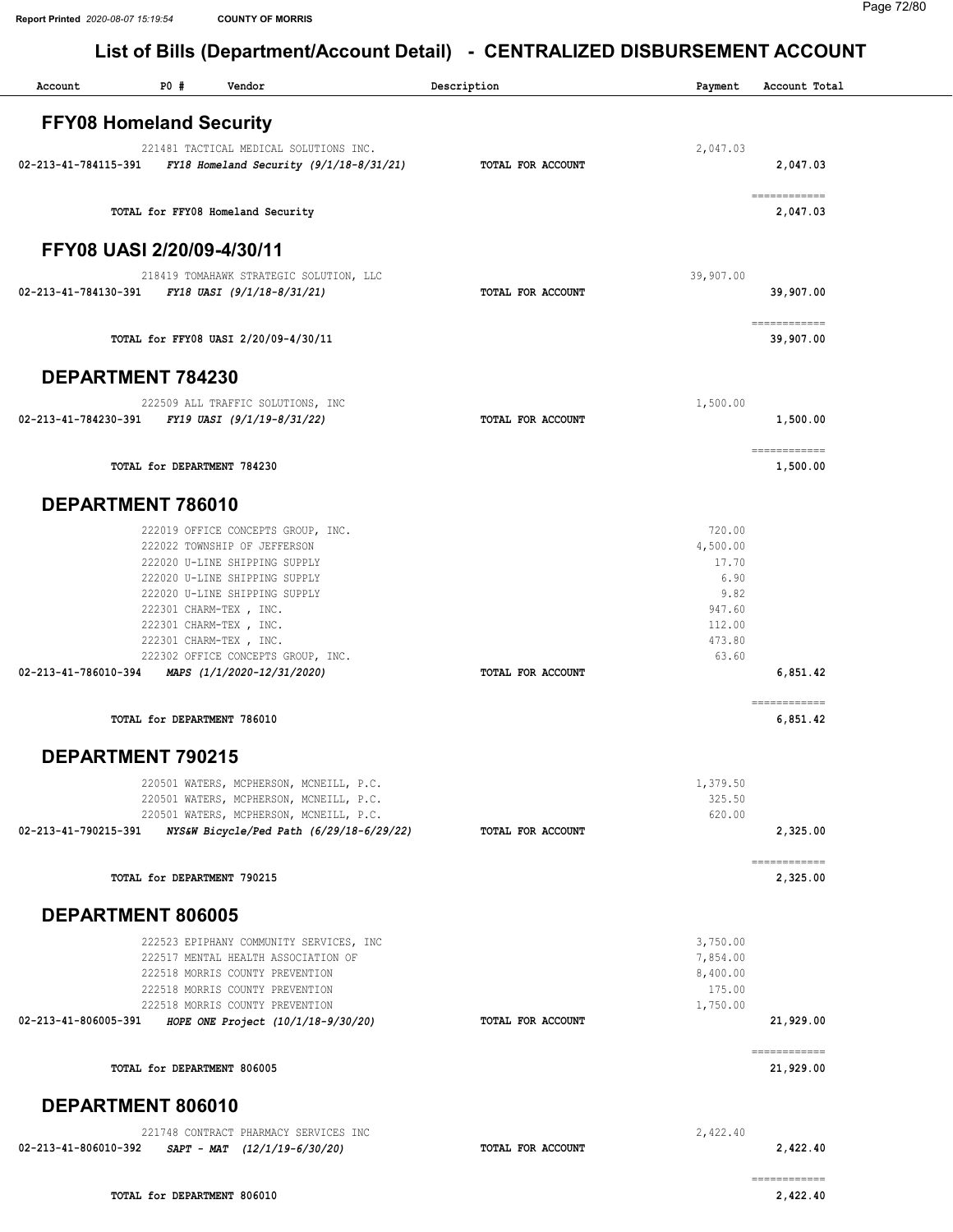| Account              | <b>PO #</b>                 | Vendor                                                                                                 | Description       | Payment              | Account Total              |
|----------------------|-----------------------------|--------------------------------------------------------------------------------------------------------|-------------------|----------------------|----------------------------|
|                      | DEPARTMENT 860005           |                                                                                                        |                   |                      |                            |
|                      |                             | 219857 CHATHAM HISTORICAL SOCIETY                                                                      |                   | 2,538.40             |                            |
| 02-213-41-860005-392 |                             | 220459 Kinnelon Historic Preservation Advisory Committee<br>History P'ship Program $(1/1/20-12/31/20)$ | TOTAL FOR ACCOUNT |                      | 1,440.00<br>3,978.40       |
|                      |                             |                                                                                                        |                   |                      | ------------               |
|                      | TOTAL for DEPARTMENT 860005 |                                                                                                        |                   |                      | 3,978.40                   |
|                      | DEPARTMENT 860060           |                                                                                                        |                   |                      |                            |
|                      |                             | 219632 INTERSTATE OUTDOOR ADVERTISING, LP                                                              |                   | 4,625.31             |                            |
|                      |                             | 219632 INTERSTATE OUTDOOR ADVERTISING, LP<br>219632 INTERSTATE OUTDOOR ADVERTISING, LP                 |                   | 1,211.25<br>1,211.25 |                            |
|                      | 222069 DEENA LEARY          | 220542 CASTLE PRINTING CO.                                                                             |                   | 398.00<br>326.06     |                            |
| 02-213-41-860060-392 |                             | DOS 2020 Cmplt Cnt Cmsn(11/1/19-6/30/20)                                                               | TOTAL FOR ACCOUNT |                      | 7,771.87                   |
|                      |                             |                                                                                                        |                   |                      | ============               |
|                      | TOTAL for DEPARTMENT 860060 |                                                                                                        |                   |                      | 7,771.87                   |
|                      | <b>DEPARTMENT 864105</b>    |                                                                                                        |                   |                      |                            |
|                      |                             | 222316 RAILROAD CONSTRUCTION CO, INC.                                                                  |                   | 1,758.71             |                            |
| 02-213-41-864105-391 |                             | MainSt MtOlive RHC-0613(6/15/18-1/31/21)                                                               | TOTAL FOR ACCOUNT |                      | 1,758.71                   |
|                      | TOTAL for DEPARTMENT 864105 |                                                                                                        |                   |                      | ------------<br>1,758.71   |
|                      | DEPARTMENT 864110           |                                                                                                        |                   |                      |                            |
|                      |                             | 222316 RAILROAD CONSTRUCTION CO, INC.                                                                  |                   | 1,758.71             |                            |
| 02-213-41-864110-391 |                             | NorthRd MtOlive RHC0619(6/15/18-1/31/21)                                                               | TOTAL FOR ACCOUNT |                      | 1,758.71                   |
|                      | TOTAL for DEPARTMENT 864110 |                                                                                                        |                   |                      | ============<br>1,758.71   |
|                      | <b>DEPARTMENT 864125</b>    |                                                                                                        |                   |                      |                            |
|                      |                             | 222317 SPARWICK CONTRACTING, INC.                                                                      |                   | 235,000.00           |                            |
| 02-213-41-864125-392 |                             | LBFN1400-948 Russia Rd (5/21/19-5/21/21)                                                               | TOTAL FOR ACCOUNT |                      | 235,000.00                 |
|                      | TOTAL for DEPARTMENT 864125 |                                                                                                        |                   |                      | ============<br>235,000.00 |
|                      | DEPARTMENT 864203           |                                                                                                        |                   |                      |                            |
|                      | 220872 MARBRO INC           |                                                                                                        |                   | 131, 117.46          |                            |
| 02-213-41-864203-392 |                             | 222086 GREENMAN PEDERSEN INC<br>Waterloo Road Bridge (6/29/18-6/29/22)                                 | TOTAL FOR ACCOUNT | 26, 262.44           | 157,379.90                 |
|                      |                             |                                                                                                        |                   |                      | ============               |
|                      | TOTAL for DEPARTMENT 864203 |                                                                                                        |                   |                      | 157,379.90                 |
|                      | <b>DEPARTMENT 864225</b>    |                                                                                                        |                   |                      |                            |
|                      |                             | 222317 SPARWICK CONTRACTING, INC.                                                                      |                   | 164,530.52           |                            |
| 02-213-41-864225-392 |                             | LBFN1400-948 Russia Rd (4/6/20-4/6/22)                                                                 | TOTAL FOR ACCOUNT |                      | 164,530.52                 |
|                      | TOTAL for DEPARTMENT 864225 |                                                                                                        |                   |                      | ------------<br>164,530.52 |
|                      | DEPARTMENT 864902           |                                                                                                        |                   |                      |                            |
|                      |                             | 222318 SPARWICK CONTRACTING, INC.                                                                      |                   | 76,391.00            |                            |
| 02-213-41-864902-392 |                             | E Blackwell St CR513 (9/22/17-9/22/19)                                                                 | TOTAL FOR ACCOUNT |                      | 76,391.00                  |
|                      | TOTAL for DEPARTMENT 864902 |                                                                                                        |                   |                      | ============<br>76,391.00  |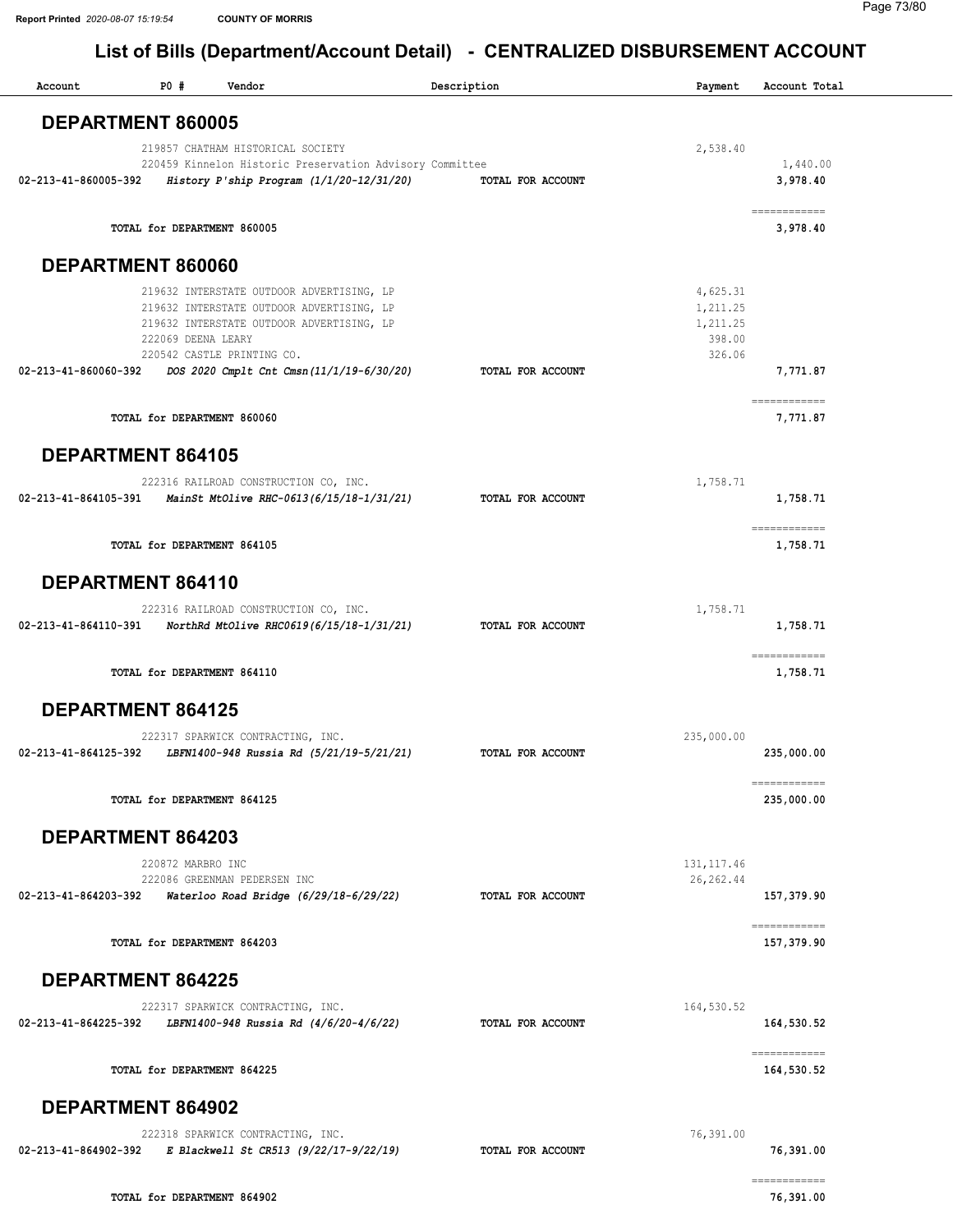| Account                  | P0 # | Vendor                                  | Description       | Payment    | Account Total |
|--------------------------|------|-----------------------------------------|-------------------|------------|---------------|
| <b>DEPARTMENT 864995</b> |      |                                         |                   |            |               |
|                          |      |                                         |                   |            |               |
|                          |      | 220671 TOP LINE CONSTRUCTION CORP       |                   | 198,683.98 |               |
|                          |      | 220668 TOP LINE CONSTRUCTION CORP       |                   | 21, 141.96 |               |
|                          |      | 222255 TOP LINE CONSTRUCTION CORP       |                   | 18,706.25  |               |
| 02-213-41-864995-391     |      | 2019 ATP - County Aid (3/28/19-3/28/22) | TOTAL FOR ACCOUNT |            | 238,532.19    |
|                          |      |                                         |                   |            |               |
|                          |      |                                         |                   |            |               |

TOTAL for DEPARTMENT 864995 238,532.19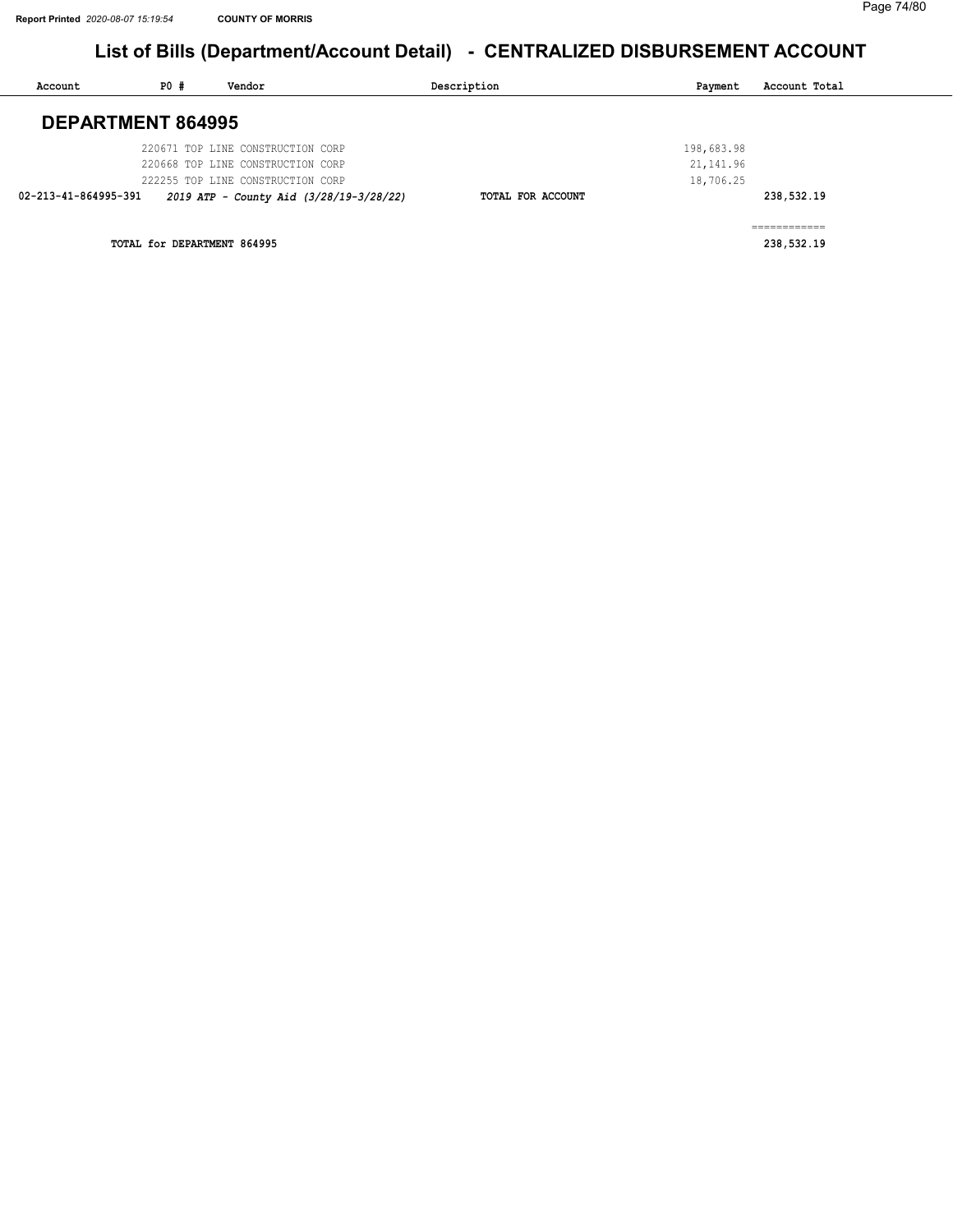| Account              | P0 #                        | Vendor                                                                       | Description           | Payment              | Account Total             |
|----------------------|-----------------------------|------------------------------------------------------------------------------|-----------------------|----------------------|---------------------------|
|                      |                             |                                                                              | <b>County Capital</b> |                      |                           |
|                      |                             | <b>InstallCty Roadway Drain Imprv</b>                                        |                       |                      |                           |
|                      |                             | 222254 J.C. CONTRACTING, INC.                                                |                       | 7,610.69             |                           |
| 04-216-55-953141-951 |                             | Building & Improvements                                                      | TOTAL FOR ACCOUNT     |                      | 7,610.69                  |
|                      |                             | TOTAL for InstallCty Roadway Drain Imprv                                     |                       |                      | ============<br>7,610.69  |
|                      | <b>DEPARTMENT 953335</b>    |                                                                              |                       |                      |                           |
|                      |                             | 222061 HD SUPPLY CONSTRUCTION &                                              |                       | 1,402.91             |                           |
| 04-216-55-953335-951 |                             | 222383 PANCIELLO CONSTRUCTION LLC<br>Demo Des, Demo&Feasibility Des-AnnStGar | TOTAL FOR ACCOUNT     | 8,194.04             | 9,596.95                  |
|                      |                             |                                                                              |                       |                      | ============              |
|                      | TOTAL for DEPARTMENT 953335 |                                                                              |                       |                      | 9,596.95                  |
|                      | <b>DEPARTMENT 953357</b>    |                                                                              |                       |                      |                           |
|                      |                             | 215935 CHRISTOPHER P STATILE PA                                              |                       | 22,814.90            |                           |
|                      |                             | 220831 JOHNSON MIRMIRAN &<br>215935 CHRISTOPHER P STATILE PA                 |                       | 5,277.87<br>3,521.60 |                           |
| 04-216-55-953357-909 |                             | Replace & Upgrade Various Bridges                                            | TOTAL FOR ACCOUNT     |                      | 31,614.37                 |
|                      | TOTAL for DEPARTMENT 953357 |                                                                              |                       |                      | ============<br>31,614.37 |
|                      | DEPARTMENT 953382           |                                                                              |                       |                      |                           |
|                      |                             | 217032 PAULUS, SOKOLOWSKI & SARTOR ENGINEERING                               |                       | 1,033.75             |                           |
| 04-216-55-953382-909 |                             | Road Resurfacing, MV arking lot, Railrd                                      | TOTAL FOR ACCOUNT     |                      | 1,033.75                  |
|                      | TOTAL for DEPARTMENT 953382 |                                                                              |                       |                      | ------------<br>1,033.75  |
|                      | DEPARTMENT 953383           |                                                                              |                       |                      |                           |
|                      |                             | 220856 BINSKY SERVICE LLC                                                    |                       | 12,002.10            |                           |
| 04-216-55-953383-940 |                             | 221489 MAGIC TOUCH CONSTRUCTION CO., INC.                                    |                       | 1,774.99             | 13,777.09                 |
|                      |                             | B&G Interior Building Improvements                                           | TOTAL FOR ACCOUNT     |                      |                           |
|                      | TOTAL for DEPARTMENT 953383 |                                                                              |                       |                      | ============<br>13,777.09 |
|                      | DEPARTMENT 953384           |                                                                              |                       |                      |                           |
|                      |                             | 222382 T & M ASSOCIATES                                                      |                       | 6,965.00             |                           |
| 04-216-55-953384-909 |                             | Greystone/CAC Improvements                                                   | TOTAL FOR ACCOUNT     |                      | 6,965.00                  |
|                      |                             | 221489 MAGIC TOUCH CONSTRUCTION CO., INC.                                    |                       | 2,123.77             |                           |
| 04-216-55-953384-940 | 222329 CONNECTEK            | Greystone/CAC Improvements                                                   | TOTAL FOR ACCOUNT     | 375.00               | 2,498.77                  |
|                      |                             |                                                                              |                       |                      | ------------              |
|                      | TOTAL for DEPARTMENT 953384 |                                                                              |                       |                      | 9,463.77                  |
|                      | <b>DEPARTMENT 953385</b>    |                                                                              |                       |                      |                           |
|                      |                             | 220856 BINSKY SERVICE LLC                                                    |                       | 216.11               |                           |
| 04-216-55-953385-940 |                             | Replace Repair Upgrade HVAC Var. Build                                       | TOTAL FOR ACCOUNT     |                      | 216.11                    |
|                      | TOTAL for DEPARTMENT 953385 |                                                                              |                       |                      | ecceccecece<br>216.11     |
|                      |                             |                                                                              |                       |                      |                           |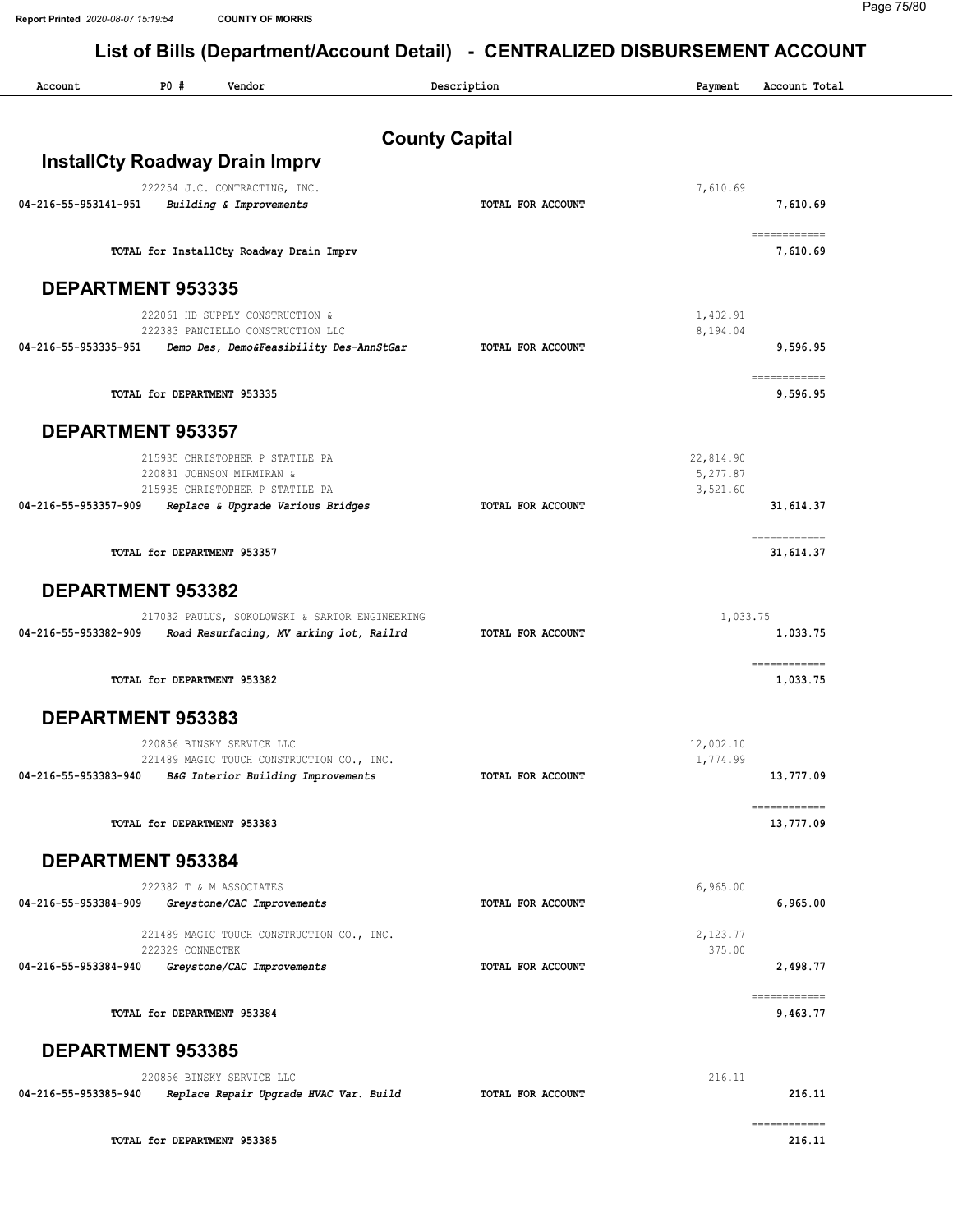| Account              | P0#                         | Vendor                                                                                 | Description       | Payment              | Account Total                                                                                                                                                                                                                                                                                                                                                                                                                                                                                      |
|----------------------|-----------------------------|----------------------------------------------------------------------------------------|-------------------|----------------------|----------------------------------------------------------------------------------------------------------------------------------------------------------------------------------------------------------------------------------------------------------------------------------------------------------------------------------------------------------------------------------------------------------------------------------------------------------------------------------------------------|
|                      | <b>DEPARTMENT 953387</b>    |                                                                                        |                   |                      |                                                                                                                                                                                                                                                                                                                                                                                                                                                                                                    |
|                      |                             | 222084 PKB ENGINEERING CORPORATION                                                     |                   | 3,732.20             |                                                                                                                                                                                                                                                                                                                                                                                                                                                                                                    |
|                      |                             | 222209 VAN CLEEF ENGINEERING ASSOC                                                     |                   | 1,040.40             |                                                                                                                                                                                                                                                                                                                                                                                                                                                                                                    |
| 04-216-55-953387-909 |                             | Various Bridge Replacement                                                             | TOTAL FOR ACCOUNT |                      | 4,772.60                                                                                                                                                                                                                                                                                                                                                                                                                                                                                           |
|                      | TOTAL for DEPARTMENT 953387 |                                                                                        |                   |                      | $\begin{array}{cccccccccc} \multicolumn{2}{c}{} & \multicolumn{2}{c}{} & \multicolumn{2}{c}{} & \multicolumn{2}{c}{} & \multicolumn{2}{c}{} & \multicolumn{2}{c}{} & \multicolumn{2}{c}{} & \multicolumn{2}{c}{} & \multicolumn{2}{c}{} & \multicolumn{2}{c}{} & \multicolumn{2}{c}{} & \multicolumn{2}{c}{} & \multicolumn{2}{c}{} & \multicolumn{2}{c}{} & \multicolumn{2}{c}{} & \multicolumn{2}{c}{} & \multicolumn{2}{c}{} & \multicolumn{2}{c}{} & \multicolumn{2}{c}{} & \mult$<br>4,772.60 |
|                      | <b>DEPARTMENT 953399</b>    |                                                                                        |                   |                      |                                                                                                                                                                                                                                                                                                                                                                                                                                                                                                    |
|                      | 222220 HERC RENTALS         |                                                                                        |                   | 1,748.05             |                                                                                                                                                                                                                                                                                                                                                                                                                                                                                                    |
|                      |                             | 222332 HOME DEPOT CREDIT SERVICES                                                      |                   | 501.46               |                                                                                                                                                                                                                                                                                                                                                                                                                                                                                                    |
| 04-216-55-953399-952 |                             | Relocate Back-up 911 Comm Equip-Plan P&W                                               | TOTAL FOR ACCOUNT |                      | 2,249.51                                                                                                                                                                                                                                                                                                                                                                                                                                                                                           |
|                      | TOTAL for DEPARTMENT 953399 |                                                                                        |                   |                      | ------------<br>2,249.51                                                                                                                                                                                                                                                                                                                                                                                                                                                                           |
|                      | DEPARTMENT 953416           |                                                                                        |                   |                      |                                                                                                                                                                                                                                                                                                                                                                                                                                                                                                    |
|                      |                             | 220693 THE BIBER PARTNERSHIP AIA                                                       |                   | 2,960.00             |                                                                                                                                                                                                                                                                                                                                                                                                                                                                                                    |
|                      |                             | 220700 THE BIBER PARTNERSHIP AIA                                                       |                   | 860.10               |                                                                                                                                                                                                                                                                                                                                                                                                                                                                                                    |
| 04-216-55-953416-909 |                             | 220700 THE BIBER PARTNERSHIP AIA<br>B&G - Exterior Building Projects                   | TOTAL FOR ACCOUNT | 2,490.42             | 6,310.52                                                                                                                                                                                                                                                                                                                                                                                                                                                                                           |
|                      |                             |                                                                                        |                   |                      |                                                                                                                                                                                                                                                                                                                                                                                                                                                                                                    |
|                      |                             | 220835 COUNTY CONCRETE CORP.                                                           |                   | 173.10               |                                                                                                                                                                                                                                                                                                                                                                                                                                                                                                    |
|                      |                             | 220835 COUNTY CONCRETE CORP.<br>220835 COUNTY CONCRETE CORP.                           |                   | 17.59<br>400.50      |                                                                                                                                                                                                                                                                                                                                                                                                                                                                                                    |
|                      |                             | 220835 COUNTY CONCRETE CORP.                                                           |                   | 837.00               |                                                                                                                                                                                                                                                                                                                                                                                                                                                                                                    |
|                      |                             | 220835 COUNTY CONCRETE CORP.                                                           |                   | 403.00               |                                                                                                                                                                                                                                                                                                                                                                                                                                                                                                    |
|                      |                             | 221416 COUNTY CONCRETE CORP.                                                           |                   | 1,851.45             |                                                                                                                                                                                                                                                                                                                                                                                                                                                                                                    |
|                      |                             | 221416 COUNTY CONCRETE CORP.                                                           |                   | 126.24               |                                                                                                                                                                                                                                                                                                                                                                                                                                                                                                    |
|                      |                             | 220672 HIGH GRADE CONTRACTING<br>220673 HIGH GRADE CONTRACTING                         |                   | 7,000.00<br>8,900.00 |                                                                                                                                                                                                                                                                                                                                                                                                                                                                                                    |
|                      | 222221 HERC RENTALS         |                                                                                        |                   | 888.00               |                                                                                                                                                                                                                                                                                                                                                                                                                                                                                                    |
| 04-216-55-953416-951 |                             | B&G - Exterior Building Projects                                                       | TOTAL FOR ACCOUNT |                      | 20,596.88                                                                                                                                                                                                                                                                                                                                                                                                                                                                                          |
|                      | TOTAL for DEPARTMENT 953416 |                                                                                        |                   |                      | ------------<br>26,907.40                                                                                                                                                                                                                                                                                                                                                                                                                                                                          |
|                      | DEPARTMENT 953417           |                                                                                        |                   |                      |                                                                                                                                                                                                                                                                                                                                                                                                                                                                                                    |
|                      |                             | 220864 BRINKERHOFF ENVIRONMENTAL SERVICES,                                             |                   | 1,603.75             |                                                                                                                                                                                                                                                                                                                                                                                                                                                                                                    |
|                      |                             | 220865 BRINKERHOFF ENVIRONMENTAL SERVICES,                                             |                   | 4,604.60             |                                                                                                                                                                                                                                                                                                                                                                                                                                                                                                    |
|                      |                             | 220866 BRINKERHOFF ENVIRONMENTAL SERVICES,                                             |                   | 8,540.00             |                                                                                                                                                                                                                                                                                                                                                                                                                                                                                                    |
| 04-216-55-953417-909 |                             | 220863 BRINKERHOFF ENVIRONMENTAL SERVICES,<br>PublicWorks-EnviroClean-Greyst/HanovrGar | TOTAL FOR ACCOUNT | 24,908.83            | 39,657.18                                                                                                                                                                                                                                                                                                                                                                                                                                                                                          |
|                      |                             |                                                                                        |                   |                      |                                                                                                                                                                                                                                                                                                                                                                                                                                                                                                    |
|                      | TOTAL for DEPARTMENT 953417 |                                                                                        |                   |                      | ------------<br>39,657.18                                                                                                                                                                                                                                                                                                                                                                                                                                                                          |
|                      | <b>DEPARTMENT 953420</b>    |                                                                                        |                   |                      |                                                                                                                                                                                                                                                                                                                                                                                                                                                                                                    |
|                      |                             | 221485 SUBURBAN CONSULTING                                                             |                   | 11,726.25            |                                                                                                                                                                                                                                                                                                                                                                                                                                                                                                    |
| 04-216-55-953420-909 |                             | B&G - Interior Building Improvements                                                   | TOTAL FOR ACCOUNT |                      | 11,726.25                                                                                                                                                                                                                                                                                                                                                                                                                                                                                          |
|                      |                             | 220674 MAGIC TOUCH CONSTRUCTION CO., INC.                                              |                   | 909.60               |                                                                                                                                                                                                                                                                                                                                                                                                                                                                                                    |
|                      |                             | 222330 COMMERCIAL FURNITURE RESOURCE INC.                                              |                   | 395.00               |                                                                                                                                                                                                                                                                                                                                                                                                                                                                                                    |
| 04-216-55-953420-951 |                             | B&G - Interior Building Improvements                                                   | TOTAL FOR ACCOUNT |                      | 1,304.60                                                                                                                                                                                                                                                                                                                                                                                                                                                                                           |
|                      | TOTAL for DEPARTMENT 953420 |                                                                                        |                   |                      | ============<br>13,030.85                                                                                                                                                                                                                                                                                                                                                                                                                                                                          |
|                      | <b>DEPARTMENT 953431</b>    |                                                                                        |                   |                      |                                                                                                                                                                                                                                                                                                                                                                                                                                                                                                    |
|                      |                             | 220856 BINSKY SERVICE LLC                                                              |                   | 0.54                 |                                                                                                                                                                                                                                                                                                                                                                                                                                                                                                    |
| 04-216-55-953431-951 |                             | B&G-Rplcmnt&Repair/UpgradeHVAC VarBldgs                                                | TOTAL FOR ACCOUNT |                      | 0.54                                                                                                                                                                                                                                                                                                                                                                                                                                                                                               |
|                      |                             |                                                                                        |                   |                      | ============                                                                                                                                                                                                                                                                                                                                                                                                                                                                                       |
|                      | TOTAL for DEPARTMENT 953431 |                                                                                        |                   |                      | 0.54                                                                                                                                                                                                                                                                                                                                                                                                                                                                                               |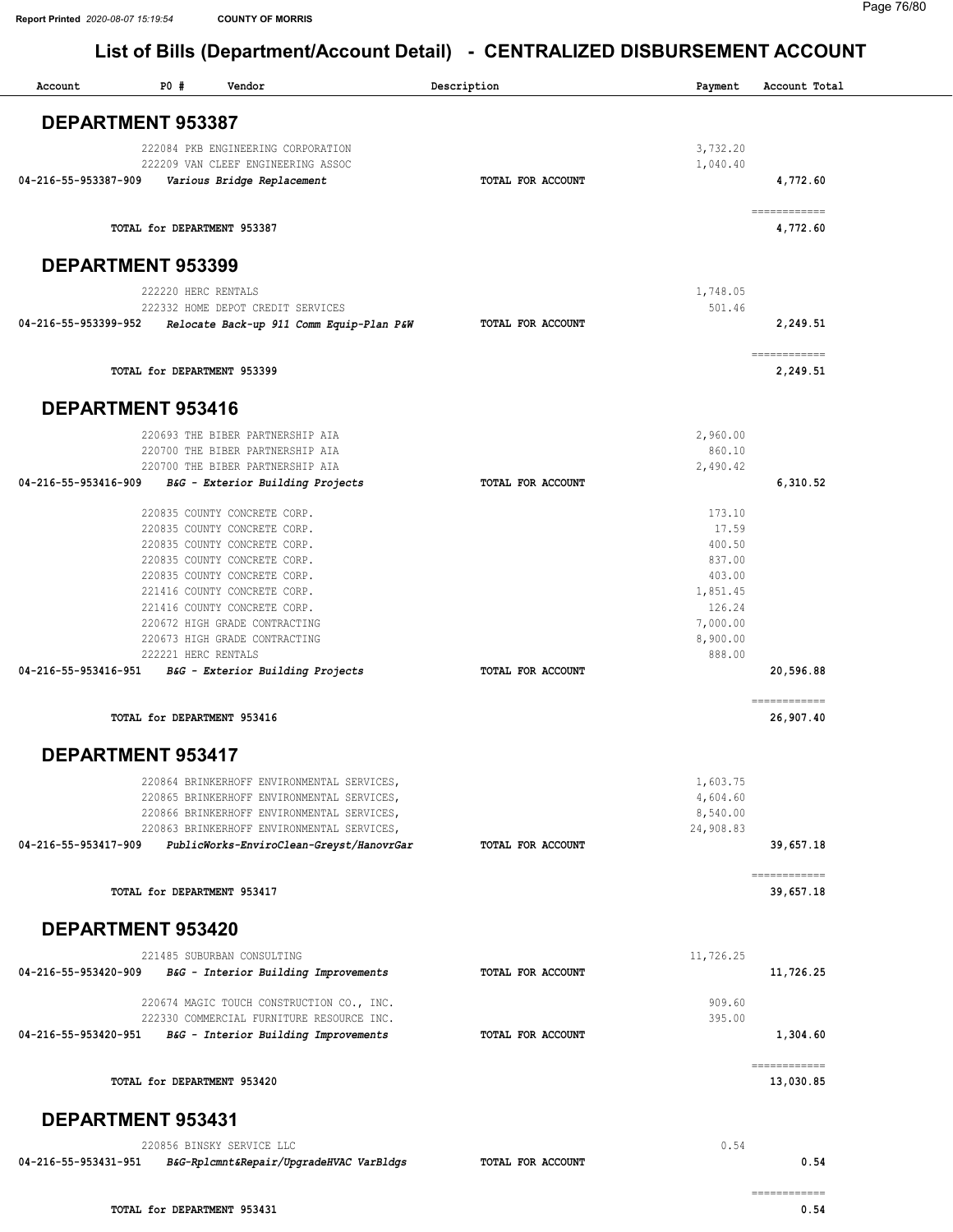| Account                  | <b>PO #</b>     | Vendor                                                                      | Description       | Payment               | Account Total               |
|--------------------------|-----------------|-----------------------------------------------------------------------------|-------------------|-----------------------|-----------------------------|
| <b>DEPARTMENT 953454</b> |                 |                                                                             |                   |                       |                             |
|                          |                 | 220844 TOMCO CONSTRUCTION                                                   |                   | 148,820.48            |                             |
| 04-216-55-953454-940     |                 | RoadResurf/IntersectConstr&RR-PublicWrks                                    | TOTAL FOR ACCOUNT |                       | 148,820.48                  |
|                          |                 | TOTAL for DEPARTMENT 953454                                                 |                   |                       | ============<br>148,820.48  |
| <b>DEPARTMENT 953455</b> |                 |                                                                             |                   |                       |                             |
|                          |                 | 220873 VAN CLEEF ENGINEERING ASSOC                                          |                   | 8,460.00              |                             |
|                          |                 | 222088 M-TEC CONSTRUCTION SERVICE LLC<br>209298 VAN CLEEF ENGINEERING ASSOC |                   | 11,655.00<br>3,159.70 |                             |
| 04-216-55-953455-909     |                 | Bridge Design & Replacement-Public Works                                    | TOTAL FOR ACCOUNT |                       | 23, 274.70                  |
|                          |                 |                                                                             |                   |                       | ============                |
|                          |                 | TOTAL for DEPARTMENT 953455                                                 |                   |                       | 23, 274. 70                 |
| DEPARTMENT 953466        |                 |                                                                             |                   |                       |                             |
|                          |                 | 222383 PANCIELLO CONSTRUCTION LLC                                           |                   | 285.96                |                             |
| 04-216-55-953466-940     |                 | ExterBldgUpgrVehcl/EquipRplcmnt-BldGrd                                      | TOTAL FOR ACCOUNT |                       | 285.96                      |
|                          |                 | TOTAL for DEPARTMENT 953466                                                 |                   |                       | ============<br>285.96      |
|                          |                 |                                                                             |                   |                       |                             |
| <b>DEPARTMENT 953487</b> |                 |                                                                             |                   |                       |                             |
| 04-216-55-953487-909     |                 | 220871 CHERRY WEBER & ASSOC. PC<br>RR, RoadConst/Resurf &Design-PublicWrks  | TOTAL FOR ACCOUNT | 1,032.90              | 1,032.90                    |
|                          |                 |                                                                             |                   |                       |                             |
| 04-216-55-953487-940     |                 | 220844 TOMCO CONSTRUCTION                                                   | TOTAL FOR ACCOUNT | 186, 232.93           |                             |
|                          |                 | RR, RoadConst/Resurf &Design-PublicWrks                                     |                   |                       | 186,232.93                  |
|                          |                 | TOTAL for DEPARTMENT 953487                                                 |                   |                       | ------------<br>187, 265.83 |
| DEPARTMENT 953498        |                 |                                                                             |                   |                       |                             |
|                          |                 | 220874 GREENMAN PEDERSEN INC                                                |                   | 7,938.20              |                             |
|                          |                 | 220879 GREENMAN PEDERSEN INC                                                |                   | 272.00                |                             |
| 04-216-55-953498-909     |                 | 220494 CHRISTOPHER P STATILE PA<br>Bridge & Drainage Design & Contr-PWorks  | TOTAL FOR ACCOUNT | 11,114.00             | 19,324.20                   |
|                          |                 |                                                                             |                   |                       |                             |
|                          |                 | 220448 COLONNELLI BROTHERS INC                                              |                   | 2,868.75              |                             |
| 04-216-55-953498-940     |                 | Bridge & Drainage Design & Contr-PWorks                                     | TOTAL FOR ACCOUNT |                       | 2,868.75                    |
|                          |                 | TOTAL for DEPARTMENT 953498                                                 |                   |                       | ------------<br>22, 192.95  |
| <b>DEPARTMENT 953524</b> |                 |                                                                             |                   |                       |                             |
|                          |                 | 222451 FRENCH & PARRELLO ASSOCIATES                                         |                   | 1,341.33              |                             |
|                          |                 | 207469 GREENMAN PEDERSEN INC                                                |                   | 10,255.50             |                             |
|                          |                 | 207468 MALICK AND SCHERER PC                                                |                   | 4,910.00              |                             |
|                          |                 | 217551 VAN CLEEF ENGINEERING ASSOC<br>217551 VAN CLEEF ENGINEERING ASSOC    |                   | 3,417.65<br>19,186.55 |                             |
|                          | 207466 KEY-TECH |                                                                             |                   | 1,800.00              |                             |
|                          | 207205 KEY-TECH |                                                                             |                   | 2,202.25              |                             |
| 04-216-55-953524-909     |                 | Road Resurfacing/Paving - Engineering                                       | TOTAL FOR ACCOUNT |                       | 43, 113. 28                 |
|                          |                 | 220671 TOP LINE CONSTRUCTION CORP                                           |                   | 14,802.67             |                             |
| 04-216-55-953524-940     |                 | 222255 TOP LINE CONSTRUCTION CORP<br>Road Resurfacing/Paving - Engineering  | TOTAL FOR ACCOUNT | 1,544.40              | 16,347.07                   |
|                          |                 |                                                                             |                   |                       | ============                |
|                          |                 | TOTAL for DEPARTMENT 953524                                                 |                   |                       | 59,460.35                   |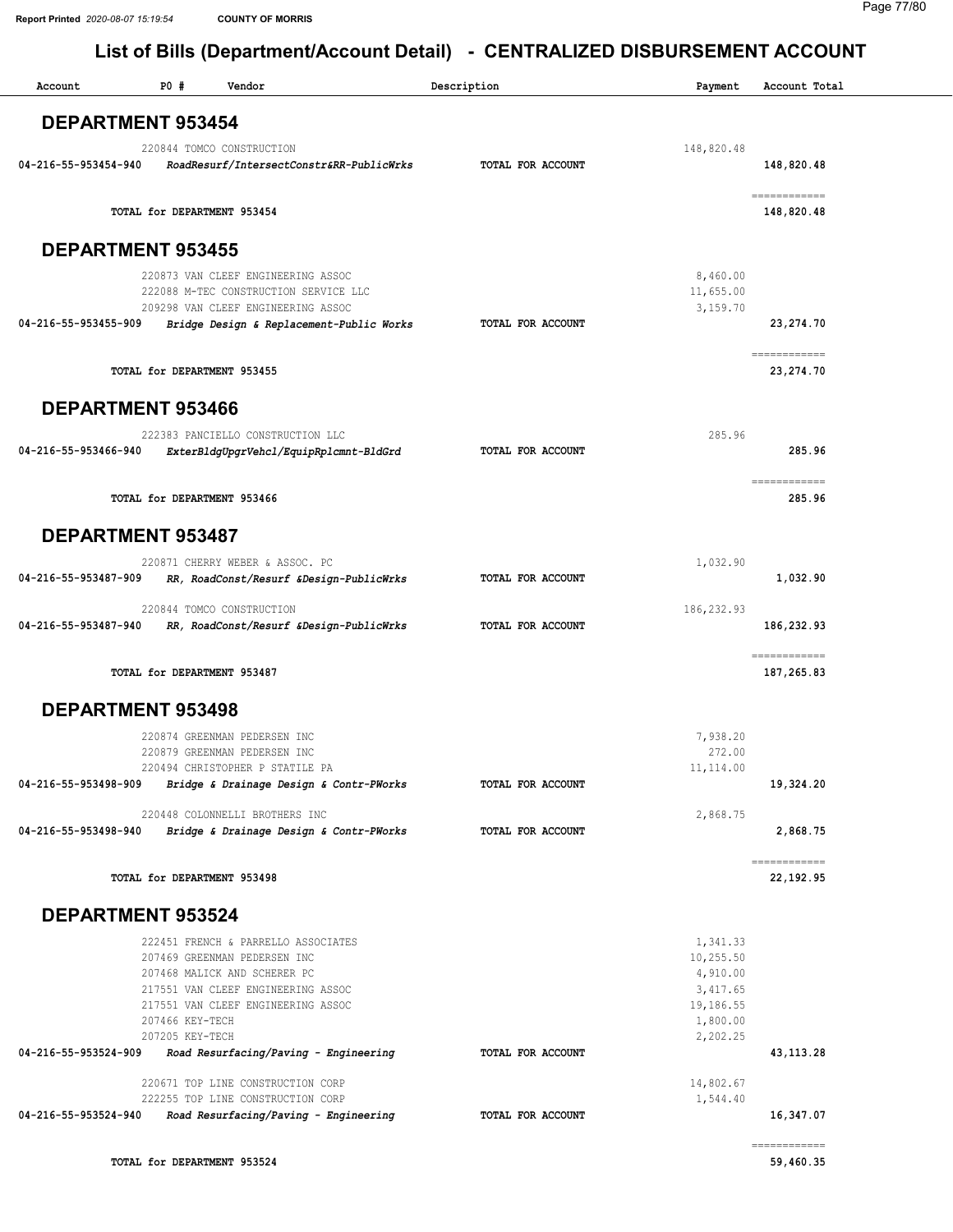| Account                  | P0#                         | Vendor                                             | Description       | Payment            | Account Total             |
|--------------------------|-----------------------------|----------------------------------------------------|-------------------|--------------------|---------------------------|
| DEPARTMENT 953530        |                             |                                                    |                   |                    |                           |
|                          |                             | 216088 DYNAMIC TRAFFIC LLC                         |                   | 8,510.00           |                           |
|                          |                             | 221722 GREENMAN PEDERSEN INC                       |                   | 6,077.75           |                           |
|                          |                             | 215596 GREENMAN PEDERSEN INC                       |                   | 870.00             |                           |
|                          |                             | 215596 GREENMAN PEDERSEN INC                       |                   | 2,610.00           |                           |
|                          |                             | 222083 JOHNSON MIRMIRAN &                          |                   | 10,926.86          |                           |
|                          |                             | 217552 M-TEC CONSTRUCTION SERVICE LLC              |                   | 11,550.00          |                           |
| 04-216-55-953530-909     |                             | Rehab/Improv of Roads & RR - Engineering           | TOTAL FOR ACCOUNT |                    | 40,544.61                 |
|                          |                             | 222316 RAILROAD CONSTRUCTION CO, INC.              |                   | 390.82             |                           |
| 04-216-55-953530-940     |                             | Rehab/Improv of Roads & RR - Engineering           | TOTAL FOR ACCOUNT |                    | 390.82                    |
|                          | TOTAL for DEPARTMENT 953530 |                                                    |                   |                    | ============<br>40,935.43 |
| <b>DEPARTMENT 953555</b> |                             |                                                    |                   |                    |                           |
|                          |                             | 217364 T & M ASSOCIATES                            |                   | 2,336.80           |                           |
|                          |                             | 218726 GREENMAN PEDERSEN INC                       |                   | 8,460.00           |                           |
|                          | 219799 KEY-TECH             |                                                    |                   | 1,642.00           |                           |
| 04-216-55-953555-909     |                             | IntersectionUpgradesVarLocat-Engineering           | TOTAL FOR ACCOUNT |                    | 12,438.80                 |
|                          | TOTAL for DEPARTMENT 953555 |                                                    |                   |                    | ============<br>12,438.80 |
|                          |                             |                                                    |                   |                    |                           |
| <b>DEPARTMENT 953560</b> |                             |                                                    |                   |                    |                           |
|                          |                             | 222254 J.C. CONTRACTING, INC.                      |                   | 534.10             |                           |
| 04-216-55-953560-940     |                             | Bridge Design/Rehab/Drainage-Engineering           | TOTAL FOR ACCOUNT |                    | 534.10                    |
|                          | TOTAL for DEPARTMENT 953560 |                                                    |                   |                    | ============<br>534.10    |
| <b>DEPARTMENT 954395</b> |                             |                                                    |                   |                    |                           |
|                          |                             | 207543 SYSTEM ONE ALARM                            |                   | 2,361.00           |                           |
| 04-216-55-954395-956     |                             | Sheriff-Security Camera Upgrade                    | TOTAL FOR ACCOUNT |                    | 2,361.00                  |
|                          |                             |                                                    |                   |                    |                           |
|                          | TOTAL for DEPARTMENT 954395 |                                                    |                   |                    | ============<br>2,361.00  |
| <b>DEPARTMENT 954438</b> |                             |                                                    |                   |                    |                           |
|                          |                             | 222207 SYSTEM ONE ALARM                            |                   | 134.00             |                           |
|                          |                             | 222207 SYSTEM ONE ALARM                            |                   | 268.00             |                           |
|                          |                             | 222207 SYSTEM ONE ALARM                            |                   | 268.00             |                           |
|                          |                             | 222207 SYSTEM ONE ALARM                            |                   | 423.68             |                           |
|                          |                             | 222207 SYSTEM ONE ALARM                            |                   | 1,069.00           |                           |
|                          |                             | 222207 SYSTEM ONE ALARM                            |                   | 536.00             |                           |
|                          |                             | 222207 SYSTEM ONE ALARM                            |                   | 949.00             |                           |
|                          |                             | 222207 SYSTEM ONE ALARM<br>222207 SYSTEM ONE ALARM |                   | 134.00             |                           |
|                          |                             | 222207 SYSTEM ONE ALARM                            |                   | 268.00<br>2,137.60 |                           |
|                          |                             | 222207 SYSTEM ONE ALARM                            |                   | 284.00             |                           |
|                          |                             | 222207 SYSTEM ONE ALARM                            |                   | 1,422.02           |                           |
|                          |                             | 222207 SYSTEM ONE ALARM                            |                   | 536.00             |                           |
|                          |                             | 222207 SYSTEM ONE ALARM                            |                   | 536.00             |                           |
|                          |                             | 222207 SYSTEM ONE ALARM                            |                   | 268.00             |                           |
| 04-216-55-954438-956     |                             | Sheriff -Security Camera Rplcmnt/Upgrade           | TOTAL FOR ACCOUNT |                    | 9,233.30                  |
|                          |                             |                                                    |                   |                    | ============              |
|                          | TOTAL for DEPARTMENT 954438 |                                                    |                   |                    | 9,233.30                  |
| <b>DEPARTMENT 954551</b> |                             |                                                    |                   |                    |                           |
|                          |                             | 220165 FARO TECHNOLOGIES, INC.                     |                   | 400.00             |                           |

219226 FARO TECHNOLOGIES, INC.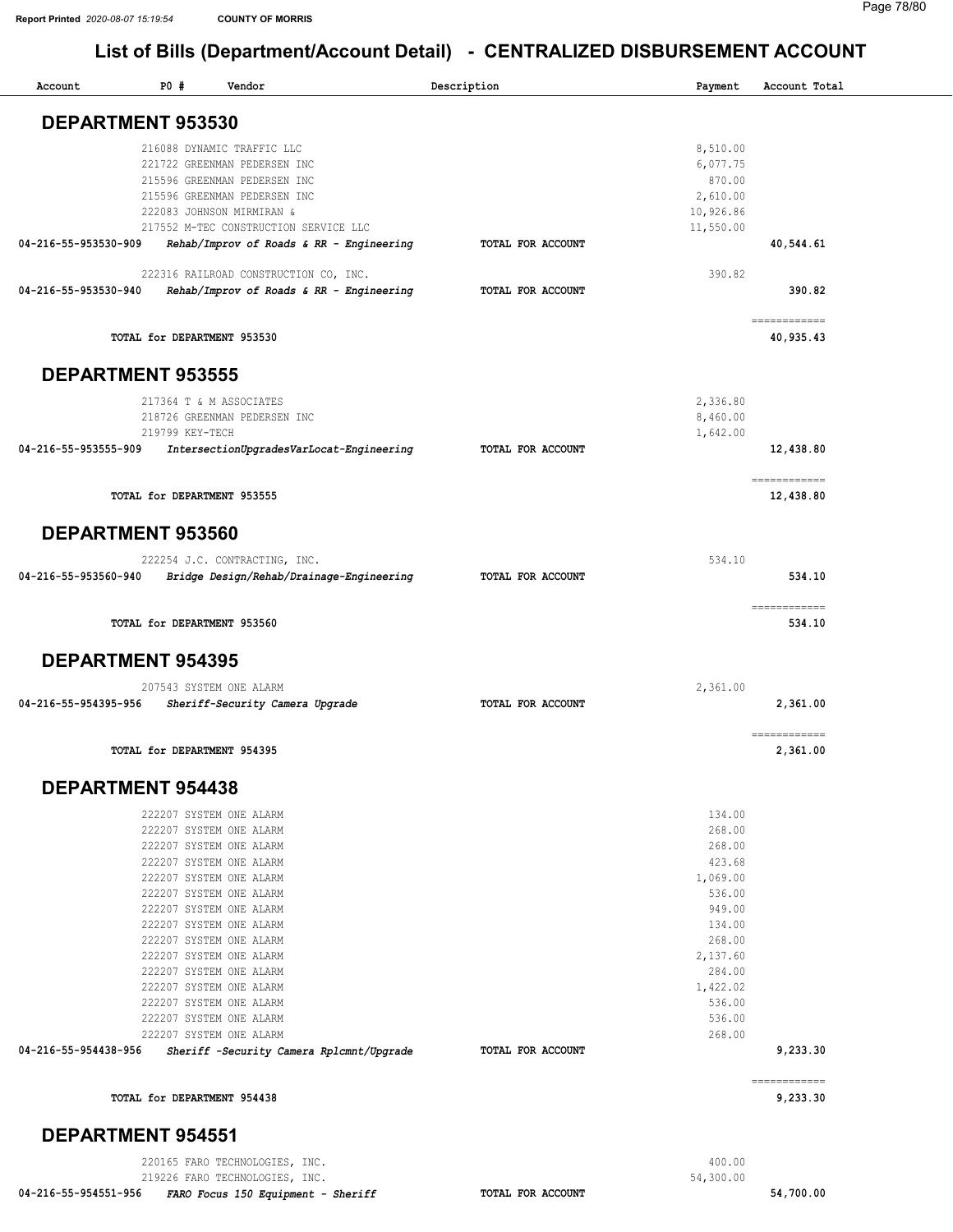$\overline{\phantom{a}}$ 

#### Page 79/80

## List of Bills (Department/Account Detail) - CENTRALIZED DISBURSEMENT ACCOUNT

| Account                  | P0# | Vendor                                                                                                                                             | Description       | Payment                                            | Account Total              |
|--------------------------|-----|----------------------------------------------------------------------------------------------------------------------------------------------------|-------------------|----------------------------------------------------|----------------------------|
| <b>DEPARTMENT 954551</b> |     |                                                                                                                                                    |                   |                                                    |                            |
|                          |     | TOTAL for DEPARTMENT 954551                                                                                                                        |                   |                                                    | ============<br>54,700.00  |
| <b>DEPARTMENT 954557</b> |     |                                                                                                                                                    |                   |                                                    |                            |
|                          |     | 221499 COOPER ELECTRIC SUPPLY CO.<br>221499 COOPER ELECTRIC SUPPLY CO.                                                                             |                   | 899.00<br>469.00                                   |                            |
| 04-216-55-954557-940     |     | Equipment & Vehicles - Sheriff                                                                                                                     | TOTAL FOR ACCOUNT |                                                    | 1,368.00                   |
|                          |     | TOTAL for DEPARTMENT 954557                                                                                                                        |                   |                                                    | ============<br>1,368.00   |
| <b>DEPARTMENT 962533</b> |     |                                                                                                                                                    |                   |                                                    |                            |
|                          |     | 219695 DELL MARKETING L.P.<br>219695 DELL MARKETING L.P.<br>219695 DELL MARKETING L.P.<br>219695 DELL MARKETING L.P.<br>219695 DELL MARKETING L.P. |                   | 9,862.00<br>228.85<br>199.45<br>333.70<br>1,054.45 |                            |
| 04-216-55-962533-955     |     | Replace & Upgrade Computers/Equip - OIT                                                                                                            | TOTAL FOR ACCOUNT |                                                    | 11,678.45                  |
|                          |     | TOTAL for DEPARTMENT 962533                                                                                                                        |                   |                                                    | ============<br>11,678.45  |
| DEPARTMENT 963298        |     |                                                                                                                                                    |                   |                                                    |                            |
| 04-216-55-963298-952     |     | 217950 Gold Type Business Machines, Inc.<br>County-Wide Radio Sys - Public Safety                                                                  | TOTAL FOR ACCOUNT | 24,588.28                                          | 24,588.28                  |
|                          |     | TOTAL for DEPARTMENT 963298                                                                                                                        |                   |                                                    | ============<br>24,588.28  |
| <b>DEPARTMENT 964525</b> |     |                                                                                                                                                    |                   |                                                    |                            |
| 04-216-55-964525-909     |     | 220837 MFS CONSULTING ENGINEERS &<br>Constr CACBldg HeadStartProg-PublicWorks                                                                      | TOTAL FOR ACCOUNT | 4,580.00                                           | 4,580.00                   |
| 04-216-55-964525-951     |     | 222342 ACCURATE CONSTRUCTION INC.<br>Constr CACBldg HeadStartProg-PublicWorks                                                                      | TOTAL FOR ACCOUNT | 182,869.96                                         | 182,869.96                 |
|                          |     | TOTAL for DEPARTMENT 964525                                                                                                                        |                   |                                                    | ------------<br>187,449.96 |
| DEPARTMENT 969534        |     |                                                                                                                                                    |                   |                                                    |                            |
| 04-216-55-969534-940     |     | 222224 COUNTY COLLEGE OF MORRIS<br>Various College Complex Projects - CCM                                                                          | TOTAL FOR ACCOUNT | 1, 318, 452.50                                     | 1,318,452.50               |
|                          |     |                                                                                                                                                    |                   |                                                    | ============               |

TOTAL for DEPARTMENT 969534

1,318,452.50